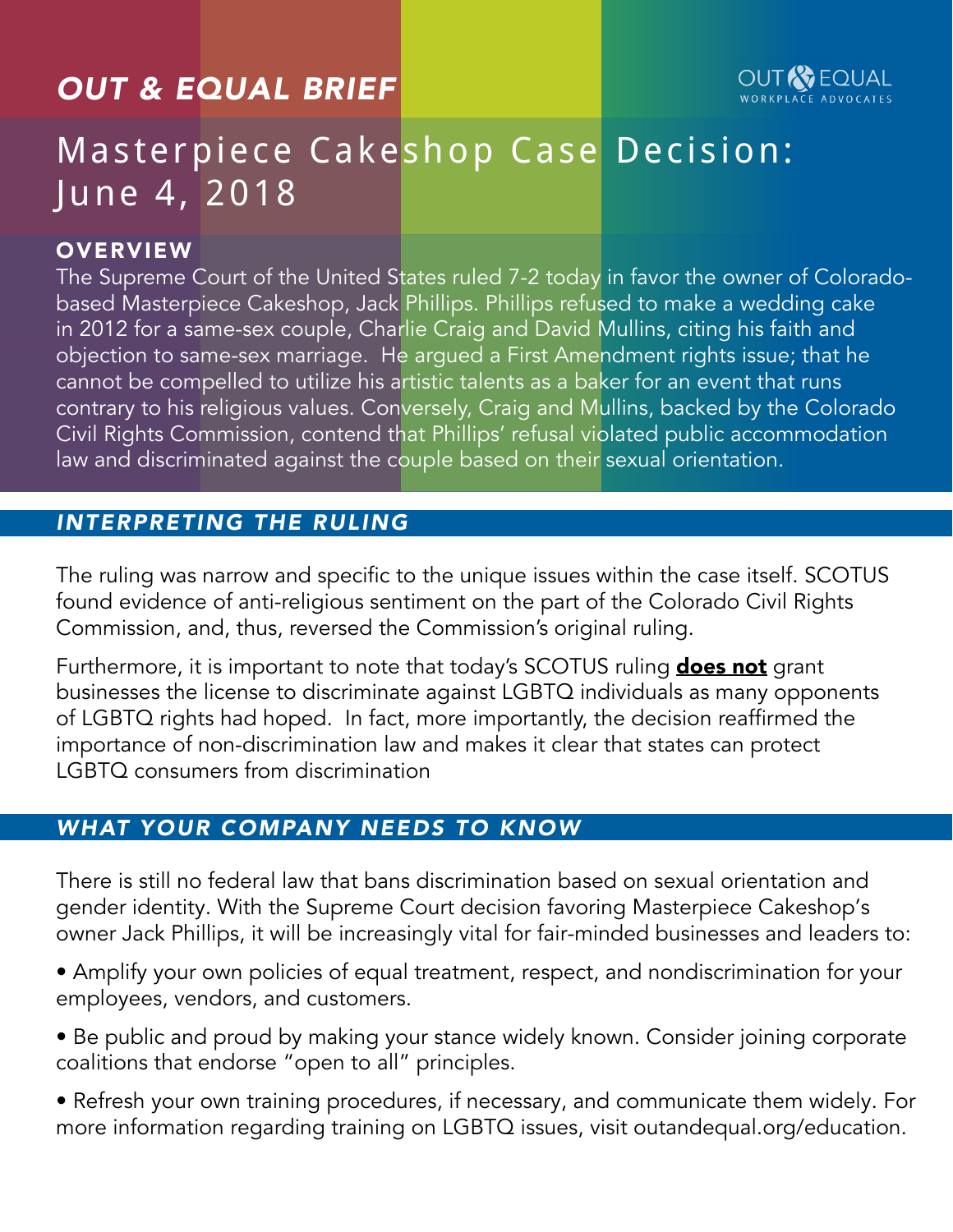

### *WHAT YOUR COMPANY NEEDS TO KNOW CONT.*

• Be active in the public square, advocating for local, state, and federal nondiscrimination laws in public accommodations and in other ways.

• Urge Congress to pass the Equality Act to ensure that LGBTQ individuals are protected from discrimination on a national level.

Businesses may face new challenges from employees who conclude the Masterpiece decision is a personal license, based on their religious beliefs, to deny service or sales to a customer because of their sexual orientation or gender identity. Some may go even farther and misjudge this decision as giving individual religious beliefs priority in serving customers over other characteristics, including race, ethnicity or even other faiths. However, again it is important to understand that today's SCOTUS ruling does not mean businesses can discriminate against LGBTQ individuals. Furthermore, it does not change existing rules that businesses are open to all.

The Movement Advancement Project (MAP) sees the Court's ruling this way:

"The court's decision affirmed the importance of nondiscrimination laws and the need to protect LGBT people from discrimination. While the decision reversed the original ruling by the Colorado Civil Rights Commission, it did so on grounds that were unique to Masterpiece Cakeshop and this case, finding that the commission had not acted impartially when originally considering the case. As such, this ruling applies only to Masterpiece Cakeshop and does NOT broadly allow similar businesses to discriminate. Rather, the court affirmed that states can protect LGBT people from discrimination in the marketplace."

#### *WHAT YOUR EMPLOYEES, VENDORS, AND CLIENTS NEED TO KNOW*

While many were unsure of how to interpret the Supreme Court's ruling, the American Civil Liberties Union (ACLU) views the decision this way:

"Today was the big day for Masterpiece Cakeshop v. Colorado. The Supreme Court reversed the Colorado decision based on concerns specific to this case, but importantly, the Court recognized that the Constitution doesn't give businesses open to the public the right to discriminate. *People are already saying today's decision means that businesses can turn away LGBT people. It doesn't.*"

Out & Equal knows, as do many of our corporate partners and employers across the country who are committed to the principle of being "Open To All," that organizations are more successful and competitive when they employ diverse talent and serve diverse customers.